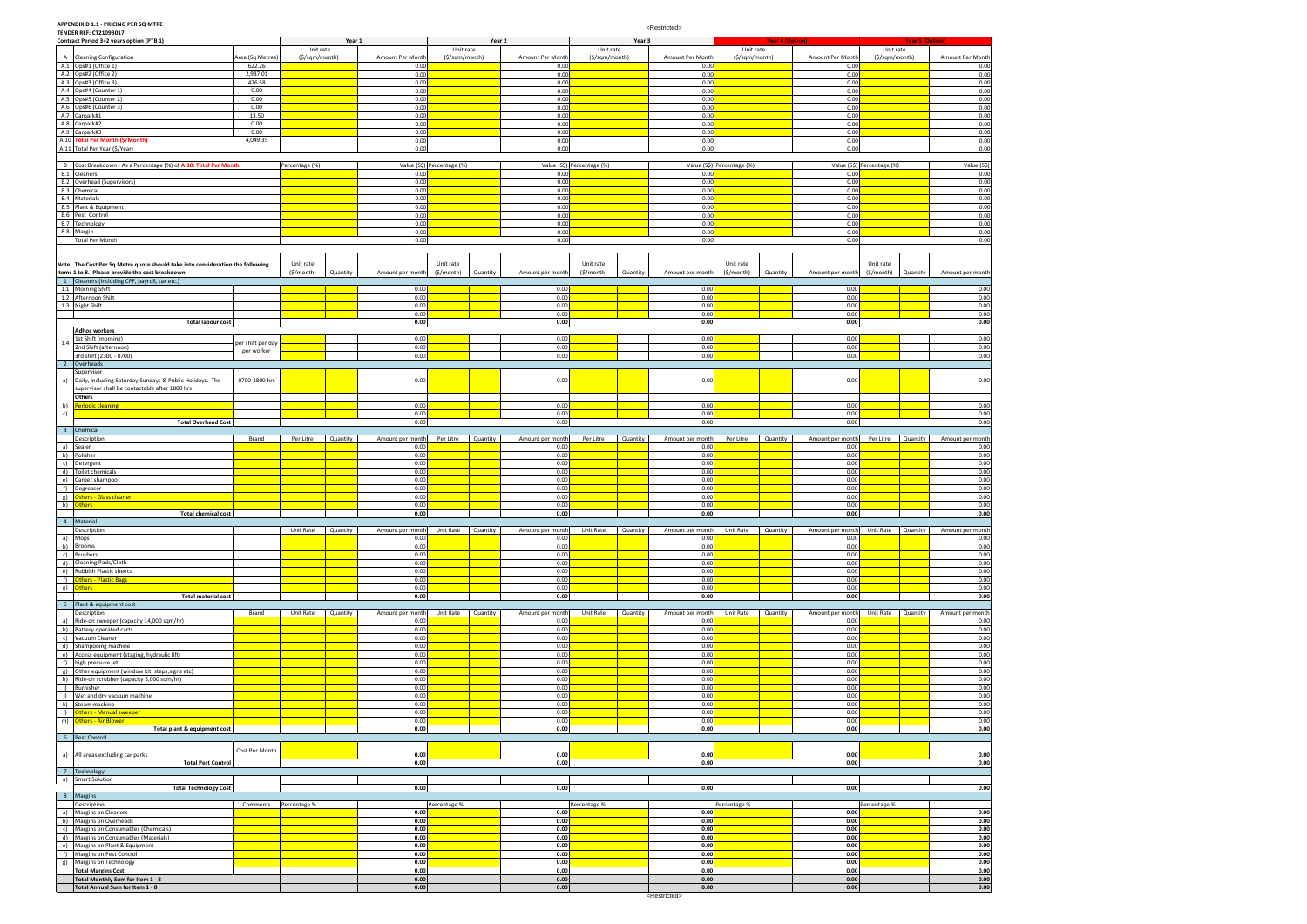**ERestricted>** 

### **APPENDIX D 1.1 - PRICING PER SQ MTRE**

|                          | <b>TENDER REF: CT2109B017</b><br>Contract Period 2+1 years option (PTB 1)                                    |                   |                | Year 1   |                          | Year 2                     |          |                          | <b>Year 3 (Option)</b>     |          |                          |
|--------------------------|--------------------------------------------------------------------------------------------------------------|-------------------|----------------|----------|--------------------------|----------------------------|----------|--------------------------|----------------------------|----------|--------------------------|
|                          |                                                                                                              |                   | Unit rate      |          |                          | Unit rate                  |          |                          | Unit rate                  |          |                          |
| Α                        | <b>Cleaning Configuration</b>                                                                                | Area (Sq Metres)  | (\$/sqm/month) |          | Amount Per Month         | (\$/sqm/month)             |          | Amount Per Month         | (\$/sqm/month)             |          | Amount Per Month         |
| A.1                      | Ops#1 (Office 1)                                                                                             | 622.26            |                |          | 0.00                     |                            |          | 0.00                     |                            |          | 0.00                     |
|                          | A.2 Ops#2 (Office 2)                                                                                         | 2,937.01          |                |          | 0.00                     |                            |          | 0.00                     |                            |          | 0.00                     |
| A.3<br>A.4               | Ops#3 (Office 3)<br>Ops#4 (Counter 1)                                                                        | 476.58<br>0.00    |                |          | 0.00                     |                            |          | 0.00                     |                            |          | 0.00<br>0.00             |
| A.5                      | Ops#5 (Counter 2)                                                                                            | 0.00              |                |          | 0.00<br>0.00             |                            |          | 0.00<br>0.00             |                            |          | 0.00                     |
| A.6                      | Ops#6 (Counter 3)                                                                                            | 0.00              |                |          | 0.00                     |                            |          | 0.00                     |                            |          | 0.00                     |
| A.7                      | Carpark#1                                                                                                    | 13.50             |                |          | 0.00                     |                            |          | 0.00                     |                            |          | 0.00                     |
| A.8                      | Carpark#2                                                                                                    | 0.00              |                |          | 0.00                     |                            |          | 0.00                     |                            |          | 0.00                     |
| A.9                      | Carpark#3                                                                                                    | 0.00              |                |          | 0.00                     |                            |          | 0.00                     |                            |          | 0.00                     |
| A.10<br>A.11             | <b>Total Per Month (\$/Month)</b><br>Total Per Year (\$/Year)                                                | 4,049.35          |                |          | 0.00<br>0.00             |                            |          | 0.00<br>0.00             |                            |          | 0.00<br>0.00             |
|                          |                                                                                                              |                   |                |          |                          |                            |          |                          |                            |          |                          |
| В                        | Cost Breakdown - As a Percentage (%) of A.10: Total Per Month                                                |                   | Percentage (%) |          |                          | Value (S\$) Percentage (%) |          |                          | Value (S\$) Percentage (%) |          | Value (S\$)              |
| B.1                      | Cleaners                                                                                                     |                   |                |          | 0.00                     |                            |          | 0.00                     |                            |          | 0.00                     |
| <b>B.2</b>               | Overhead (Supervisors)                                                                                       |                   |                |          | 0.00                     |                            |          | 0.00                     |                            |          | 0.00                     |
| <b>B.3</b>               | Chemical                                                                                                     |                   |                |          | 0.00                     |                            |          | 0.00                     |                            |          | 0.00                     |
| <b>B.4</b>               | Materials                                                                                                    |                   |                |          | 0.00                     |                            |          | 0.00                     |                            |          | 0.00                     |
| <b>B.5</b><br><b>B.6</b> | Plant & Equipment<br>Pest Control                                                                            |                   |                |          | 0.00<br>0.00             |                            |          | 0.00<br>0.00             |                            |          | 0.00<br>0.00             |
| <b>B.7</b>               | Technology                                                                                                   |                   |                |          | 0.00                     |                            |          | 0.00                     |                            |          | 0.00                     |
|                          | B.8 Margin                                                                                                   |                   |                |          | 0.00                     |                            |          | 0.00                     |                            |          | 0.00                     |
|                          | <b>Total Per Month</b>                                                                                       |                   |                |          | 0.00                     |                            |          | 0.00                     |                            |          | 0.00                     |
|                          |                                                                                                              |                   |                |          |                          |                            |          |                          |                            |          |                          |
|                          |                                                                                                              |                   |                |          |                          |                            |          |                          |                            |          |                          |
|                          | Note: The Cost Per Sq Metre quote should take into consideration the following                               |                   | Unit rate      |          |                          | Unit rate                  |          |                          | Unit rate                  |          |                          |
|                          | items 1 to 8. Please provide the cost breakdown.<br>Cleaners (including CPF, payroll, tax etc.)              |                   | (\$/month)     | Quantity | Amount per month         | (\$/month)                 | Quantity | Amount per month         | $(\frac{1}{2})^{(n)}$      | Quantity | Amount per month         |
| 1.1                      | <b>Morning Shift</b>                                                                                         |                   |                |          | 0.00                     |                            |          | 0.00                     |                            |          | 0.00                     |
| 1.2                      | Afternoon Shift                                                                                              |                   |                |          | 0.00                     |                            |          | 0.00                     |                            |          | 0.00                     |
|                          | 1.3 Night Shift                                                                                              |                   |                |          | 0.00                     |                            |          | 0.00                     |                            |          | 0.00                     |
|                          |                                                                                                              |                   |                |          | 0.00                     |                            |          | 0.00                     |                            |          | 0.00                     |
|                          | <b>Total labour cost</b><br><b>Adhoc workers</b>                                                             |                   |                |          | 0.00                     |                            |          | 0.00                     |                            |          | 0.00                     |
|                          | 1st Shift (morning)                                                                                          |                   |                |          | 0.00                     |                            |          | 0.00                     |                            |          | 0.00                     |
| 1.4                      | 2nd Shift (afternoon)                                                                                        | per shift per day |                |          | 0.00                     |                            |          | 0.00                     |                            |          | 0.00                     |
|                          | 3rd shift (2300 - 0700)                                                                                      | per worker        |                |          | 0.00                     |                            |          | 0.00                     |                            |          | 0.00                     |
| $\overline{2}$           | Overheads                                                                                                    |                   |                |          |                          |                            |          |                          |                            |          |                          |
|                          | Supervisor                                                                                                   |                   |                |          |                          |                            |          |                          |                            |          |                          |
| a)                       | Daily, including Saturday, Sundays & Public Holidays. The<br>supervisor shall be contactable after 1800 hrs. | 0700-1800 hrs     |                |          | 0.00                     |                            |          | 0.00                     |                            |          | 0.00                     |
|                          | <b>Others</b>                                                                                                |                   |                |          |                          |                            |          |                          |                            |          |                          |
| b)                       | eriodic cleaning                                                                                             |                   |                |          | 0.00                     |                            |          | 0.00                     |                            |          | 0.00                     |
| c)                       |                                                                                                              |                   |                |          | 0.00                     |                            |          | 0.00                     |                            |          | 0.00                     |
|                          | <b>Total Overhead Cost</b>                                                                                   |                   |                |          | 0.00                     |                            |          | 0.00                     |                            |          | 0.00                     |
| 3                        | Chemical                                                                                                     |                   |                |          |                          |                            |          |                          |                            |          |                          |
|                          | Description                                                                                                  | Brand             | Per Litre      | Quantity | Amount per month         | Per Litre                  | Quantity | Amount per month         | Per Litre                  | Quantity | Amount per month         |
| a)<br>b)                 | Sealer<br>Polisher                                                                                           |                   |                |          | 0.00<br>0.00             |                            |          | 0.00<br>0.00             |                            |          | 0.00<br>0.00             |
| c)                       | Detergent                                                                                                    |                   |                |          | 0.00                     |                            |          | 0.00                     |                            |          | 0.00                     |
| d)                       | <b>Toilet chemicals</b>                                                                                      |                   |                |          | 0.00                     |                            |          | 0.00                     |                            |          | 0.00                     |
| e)                       | Carpet shampoo                                                                                               |                   |                |          | 0.00                     |                            |          | 0.00                     |                            |          | 0.00                     |
| f)                       | Degreaser                                                                                                    |                   |                |          | 0.00                     |                            |          | 0.00                     |                            |          | 0.00                     |
| g)                       | Others - Glass cleaner                                                                                       |                   |                |          | 0.00                     |                            |          | 0.00                     |                            |          | 0.00                     |
| h)                       | <b>Others</b><br><b>Total chemical cost</b>                                                                  |                   |                |          | 0.00<br>0.00             |                            |          | 0.00<br>0.00             |                            |          | 0.00<br>0.00             |
| $\overline{4}$           | Material                                                                                                     |                   |                |          |                          |                            |          |                          |                            |          |                          |
|                          | Description                                                                                                  |                   | Unit Rate      | Quantity | Amount per month         | Unit Rate                  | Quantity | Amount per month         | Unit Rate                  | Quantity | Amount per month         |
| a)                       | Mops                                                                                                         |                   |                |          | 0.00                     |                            |          | 0.00                     |                            |          | 0.00                     |
| b)                       | Brooms                                                                                                       |                   |                |          | 0.00                     |                            |          | 0.00                     |                            |          | 0.00                     |
| c)                       | <b>Brushers</b>                                                                                              |                   |                |          | 0.00                     |                            |          | 0.00                     |                            |          | 0.00                     |
| d)<br>e)                 | Cleaning Pads/Cloth<br>Rubbish Plastic sheets                                                                |                   |                |          | 0.00<br>0.00             |                            |          | 0.00<br>0.00             |                            |          | 0.00<br>0.00             |
| f)                       | <b>Others - Plastic Bags</b>                                                                                 |                   |                |          | 0.00                     |                            |          | 0.00                     |                            |          | 0.00                     |
| g)                       | Others                                                                                                       |                   |                |          | 0.00                     |                            |          | 0.00                     |                            |          | 0.00                     |
|                          | <b>Total material cost</b>                                                                                   |                   |                |          | 0.00                     |                            |          | 0.00                     |                            |          | 0.00                     |
| 5                        | Plant & equipment cost                                                                                       |                   |                |          |                          |                            |          |                          |                            |          |                          |
| a)                       | Description<br>Ride-on sweeper (capacity 14,000 sqm/hr)                                                      | Brand             | Unit Rate      | Quantity | Amount per month<br>0.00 | Unit Rate                  | Quantity | Amount per month<br>0.00 | Unit Rate                  | Quantity | Amount per month<br>0.00 |
| b)                       | Battery operated carts                                                                                       |                   |                |          | 0.00                     |                            |          | 0.00                     |                            |          | 0.00                     |
| c)                       | Vacuum Cleaner                                                                                               |                   |                |          | 0.00                     |                            |          | 0.00                     |                            |          | 0.00                     |
| d)                       | Shampooing machine                                                                                           |                   |                |          | 0.00                     |                            |          | 0.00                     |                            |          | 0.00                     |
| e)                       | Access equipment (staging, hydraulic lift)                                                                   |                   |                |          | 0.00                     |                            |          | 0.00                     |                            |          | 0.00                     |
| f)                       | high pressure jet                                                                                            |                   |                |          | 0.00<br>0.00             |                            |          | 0.00<br>0.00             |                            |          | 0.00<br>0.00             |
| g)<br>h)                 | Other equipment (window kit, steps, signs etc)<br>Ride-on scrubber (capacity 5,000 sqm/hr)                   |                   |                |          | 0.00                     |                            |          | 0.00                     |                            |          | 0.00                     |
| i)                       | Burnisher                                                                                                    |                   |                |          | 0.00                     |                            |          | 0.00                     |                            |          | 0.00                     |
| i)                       | Wet and dry vacuum machine                                                                                   |                   |                |          | 0.00                     |                            |          | 0.00                     |                            |          | 0.00                     |
| k)                       | Steam machine                                                                                                |                   |                |          | 0.00                     |                            |          | 0.00                     |                            |          | 0.00                     |
| $\mathsf{I}$             | Others - Manual sweeper                                                                                      |                   |                |          | 0.00                     |                            |          | 0.00                     |                            |          | 0.00                     |
| m)                       | Others - Air Blower<br>Total plant & equipment cost                                                          |                   |                |          | 0.00<br>0.00             |                            |          | 0.00<br>0.00             |                            |          | 0.00<br>0.00             |
| 6                        | Pest Control                                                                                                 |                   |                |          |                          |                            |          |                          |                            |          |                          |
|                          |                                                                                                              |                   |                |          |                          |                            |          |                          |                            |          |                          |
| a)                       | All areas excluding car parks                                                                                | Cost Per Month    |                |          | 0.00                     |                            |          | 0.00                     |                            |          | 0.00                     |
|                          | <b>Total Pest Control</b>                                                                                    |                   |                |          | 0.00                     |                            |          | 0.00                     |                            |          | 0.00                     |
| $7\overline{ }$          | Technology                                                                                                   |                   |                |          |                          |                            |          |                          |                            |          |                          |
| a)                       | <b>Smart Solution</b>                                                                                        |                   |                |          |                          |                            |          |                          |                            |          |                          |
|                          | <b>Total Technology Cost</b>                                                                                 |                   |                |          | 0.00                     |                            |          | 0.00                     |                            |          | 0.00                     |
| 8                        | Margins                                                                                                      |                   |                |          |                          |                            |          |                          |                            |          |                          |
| a)                       | Description<br>Margins on Cleaners                                                                           | Comments          | Percentage %   |          | 0.00                     | Percentage %               |          | 0.00                     | Percentage %               |          | 0.00                     |
| b)                       | Margins on Overheads                                                                                         |                   |                |          | 0.00                     |                            |          | 0.00                     |                            |          | 0.00                     |
| c)                       | Margins on Consumables (Chemicals)                                                                           |                   |                |          | 0.00                     |                            |          | 0.00                     |                            |          | 0.00                     |
| d)                       | Margins on Consumables (Materials)                                                                           |                   |                |          | 0.00                     |                            |          | 0.00                     |                            |          | 0.00                     |
| e)                       | Margins on Plant & Equipment                                                                                 |                   |                |          | 0.00                     |                            |          | 0.00                     |                            |          | 0.00                     |
| f)                       | Margins on Pest Control                                                                                      |                   |                |          | 0.00                     |                            |          | 0.00                     |                            |          | 0.00                     |
| g)                       | Margins on Technology<br><b>Total Margins Cost</b>                                                           |                   |                |          | 0.00<br>0.00             |                            |          | 0.00<br>0.00             |                            |          | 0.00<br>0.00             |
|                          | Total Monthly Sum for Item 1 - 8                                                                             |                   |                |          | 0.00                     |                            |          | 0.00                     |                            |          | 0.00                     |
|                          | Total Annual Sum for Item 1 - 8                                                                              |                   |                |          | 0.00                     |                            |          | 0.00                     |                            |          | $0.00\,$                 |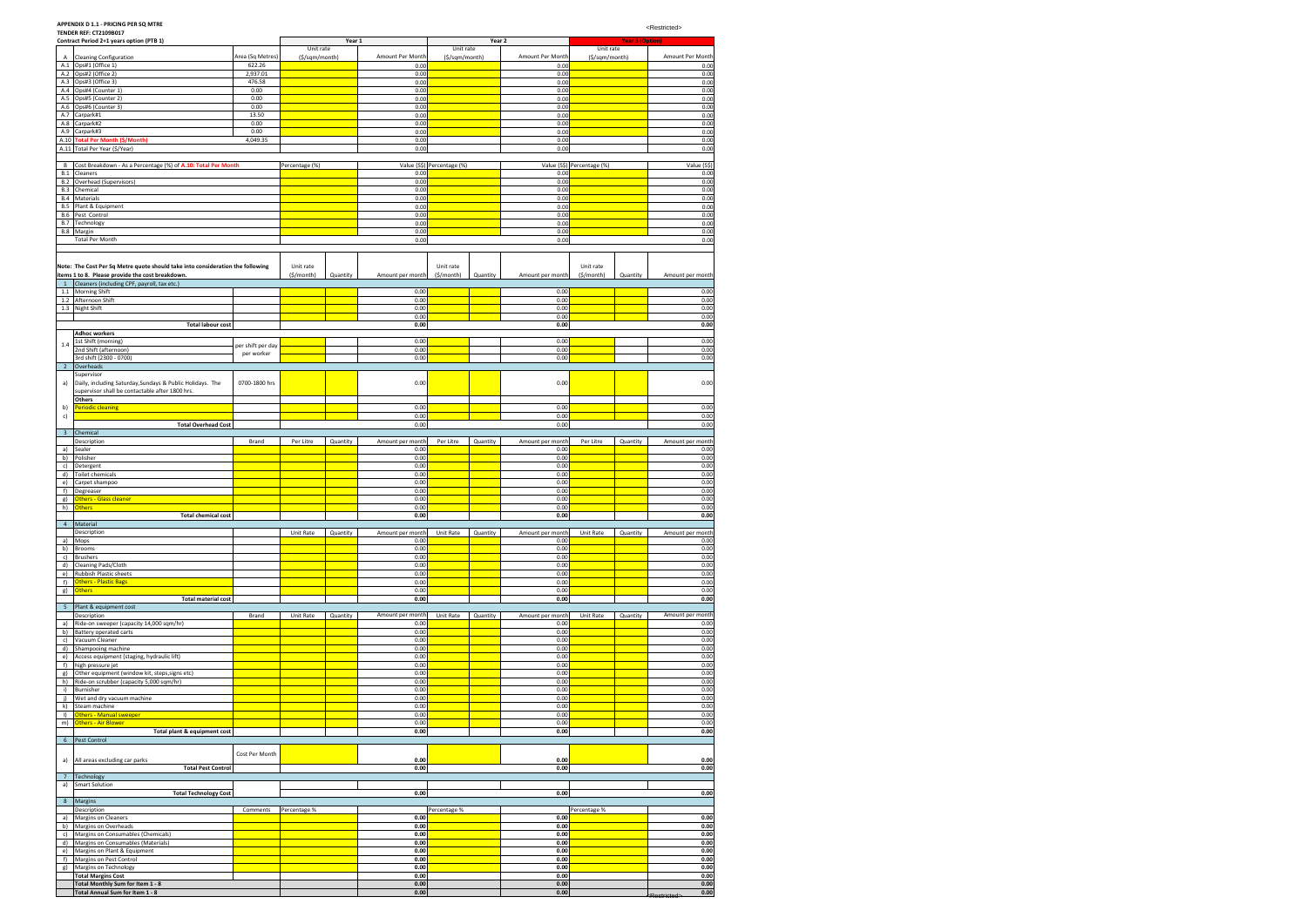# **APPENDIX D 1.1 - PRICING PER SQ MTRE TENDER REF: CT2109B017**

|                         | Contract Period 3+2 years option (PTB 2,4)                                     |                   |                       | Year 1   |                  |                            | Year 2             |                  |                            | Year 3   |                          |                            | <b>Year 4 (Option)</b> |                                     |                            | <b>Year 5 (Option)</b> |                  |
|-------------------------|--------------------------------------------------------------------------------|-------------------|-----------------------|----------|------------------|----------------------------|--------------------|------------------|----------------------------|----------|--------------------------|----------------------------|------------------------|-------------------------------------|----------------------------|------------------------|------------------|
|                         |                                                                                |                   | Unit rate             |          |                  | Unit rate                  |                    |                  | Unit rate                  |          |                          | Unit rate                  |                        |                                     | Unit rate                  |                        |                  |
|                         | A Cleaning Configuration                                                       | Area (Sq Metres   | (\$/sqm/month)        |          | Amount Per Month | (\$/sqm/month)             |                    | Amount Per Month | (\$/sqm/month)             |          | Amount Per Month         | (\$/sqm/month)             |                        | Amount Per Month                    | (\$/sqm/month)             |                        | Amount Per Month |
|                         | A.1 Ops#1 (Office 1)                                                           | 278.93            |                       |          | 0.00             |                            |                    | 0.00             |                            |          | 0.00                     |                            |                        | 0.00                                |                            |                        | 0.00             |
|                         | A.2 Ops#2 (Office 2)                                                           | 789.94            |                       |          | 0.00             |                            |                    | 0.00             |                            |          | 0.00                     |                            |                        | 0.00                                |                            |                        | 0.00             |
|                         | A.3 Ops#3 (Office 3)                                                           | 1,069.34          |                       |          | 0.00             |                            |                    | 0.00             |                            |          | 0.00                     |                            |                        | 0.00                                |                            |                        | 0.00             |
|                         | A.4 Ops#4 (Counter 1)                                                          | 0.00              |                       |          | 0.00             |                            |                    | 0.00             |                            |          | 0.00                     |                            |                        | 0.00                                |                            |                        | 0.00             |
|                         | A.5 Ops#5 (Counter 2)                                                          | 84.00             |                       |          | 0.00             |                            |                    | 0.00             |                            |          | 0.00                     |                            |                        | 0.00                                |                            |                        | 0.00             |
|                         | A.6 Ops#6 (Counter 3)                                                          | 0.00              |                       |          | 0.00             |                            |                    | 0.00             |                            |          | 0.00                     |                            |                        | 0.00                                |                            |                        | 0.00             |
|                         | A.7 Carpark#1                                                                  | 0.00              |                       |          | 0.00             |                            |                    | 0.00             |                            |          | 0.00                     |                            |                        | 0.00                                |                            |                        | 0.00             |
|                         | A.8 Carpark#2                                                                  | 0.00              |                       |          | 0.00             |                            |                    | 0.00             |                            |          | 0.00                     |                            |                        | 0.00                                |                            |                        | 0.00             |
|                         | A.9 Carpark#3                                                                  | 0.00              |                       |          | 0.00             |                            |                    | 0.00             |                            |          | 0.00                     |                            |                        | 0.00                                |                            |                        | 0.00             |
|                         | A.10 Total Per Month (\$/Month)                                                | 2,222.21          |                       |          | 0.00             |                            |                    | 0.00             |                            |          | 0.00                     |                            |                        | 0.00                                |                            |                        | 0.00             |
|                         | A.11 Total Per Year (\$/Year)                                                  |                   |                       |          | 0.00             |                            |                    | 0.00             |                            |          | 0.00                     |                            |                        | 0.00                                |                            |                        | 0.00             |
|                         |                                                                                |                   |                       |          |                  |                            |                    |                  |                            |          |                          |                            |                        |                                     |                            |                        |                  |
|                         | B Cost Breakdown - As a Percentage (%) of A.10: Total Per Month                |                   | Percentage (%)        |          |                  | Value (S\$) Percentage (%) |                    |                  | Value (S\$) Percentage (%) |          |                          | Value (S\$) Percentage (%) |                        |                                     | Value (S\$) Percentage (%) |                        | Value (S\$)      |
|                         | <b>B.1</b> Cleaners                                                            |                   |                       |          | 0.00             |                            |                    | 0.00             |                            |          | 0.00                     |                            |                        | 0.00                                |                            |                        | 0.00             |
|                         | <b>B.2</b> Overhead (Supervisors)                                              |                   |                       |          | 0.00             |                            |                    | 0.00             |                            |          | 0.00                     |                            |                        | 0.00                                |                            |                        | 0.00             |
|                         | B.3 Chemical                                                                   |                   |                       |          | 0.00             |                            |                    | 0.00             |                            |          | 0.00                     |                            |                        | 0.00                                |                            |                        | 0.00             |
|                         | <b>B.4</b> Materials                                                           |                   |                       |          | 0.00             |                            |                    | 0.00             |                            |          | 0.00                     |                            |                        | 0.00                                |                            |                        | 0.00             |
|                         | <b>B.5</b> Plant & Equipment                                                   |                   |                       |          | 0.00             |                            |                    | 0.00             |                            |          | 0.00                     |                            |                        | 0.00                                |                            |                        | 0.00             |
|                         | B.6 Pest Control                                                               |                   |                       |          | 0.00             |                            |                    | 0.00             |                            |          | 0.00                     |                            |                        | 0.00                                |                            |                        | 0.00             |
|                         | B.7 Technology                                                                 |                   |                       |          | 0.00             |                            |                    | 0.00             |                            |          | 0.00                     |                            |                        | 0.00                                |                            |                        | 0.00             |
|                         | B.8 Margin                                                                     |                   |                       |          | 0.00             |                            |                    | 0.00             |                            |          | 0.00                     |                            |                        | 0.00                                |                            |                        | 0.00             |
|                         | <b>Total Per Month</b>                                                         |                   |                       |          | 0.00             |                            |                    | 0.00             |                            |          | 0.00                     |                            |                        | 0.00                                |                            |                        | 0.00             |
|                         |                                                                                |                   |                       |          |                  |                            |                    |                  |                            |          |                          |                            |                        |                                     |                            |                        |                  |
|                         |                                                                                |                   |                       |          |                  |                            |                    |                  |                            |          |                          |                            |                        |                                     |                            |                        |                  |
|                         | Note: The Cost Per Sq Metre quote should take into consideration the following |                   | Unit rate             |          |                  | Unit rate                  |                    |                  | Unit rate                  |          |                          | Unit rate                  |                        |                                     | Unit rate                  |                        |                  |
|                         | items 1 to 8. Please provide the cost breakdown                                |                   | $(\frac{2}{3}/month)$ | Quantity | Amount per month | $(\frac{1}{2})^{(n)}$      | Quantity           | Amount per month | (\$/month)                 | Quantity | Amount per month         | $(\frac{1}{2})^{(n)}$      | Quantity               | Amount per month                    | (S/month)                  | Quantity               | Amount per month |
|                         | 1 Cleaners (including CPF, payroll, tax etc.)                                  |                   |                       |          |                  |                            |                    |                  |                            |          |                          |                            |                        |                                     |                            |                        |                  |
|                         | 1.1 Morning Shift                                                              |                   |                       |          | 0.00             |                            |                    | 0.00             |                            |          | 0.00                     |                            |                        | 0.00                                |                            |                        | 0.00             |
|                         | 1.2 Afternoon Shift                                                            |                   |                       |          | 0.00             |                            |                    | 0.00             |                            |          | 0.00                     |                            |                        | 0.00                                |                            |                        | 0.00             |
|                         | 1.3 Night Shift                                                                |                   |                       |          | 0.00             |                            |                    | 0.00             |                            |          | 0.00                     |                            |                        | 0.00                                |                            |                        | 0.00             |
|                         |                                                                                |                   |                       |          | 0.00             |                            |                    | 0.00             |                            |          | 0.00                     |                            |                        | 0.00                                |                            |                        | 0.00             |
|                         | <b>Total labour cost</b>                                                       |                   |                       |          | 0.00             |                            |                    | 0.00             |                            |          | 0.00                     |                            |                        | 0.00                                |                            |                        | 0.00             |
|                         | <b>Adhoc workers</b>                                                           |                   |                       |          |                  |                            |                    |                  |                            |          |                          |                            |                        |                                     |                            |                        |                  |
|                         | 1st Shift (morning)                                                            |                   |                       |          | 0.00             |                            |                    | 0.00             |                            |          | 0.00                     |                            |                        | 0.00                                |                            |                        | 0.00             |
| $1.4\,$                 | 2nd Shift (afternoon)                                                          | per shift per day |                       |          | 0.00             |                            |                    | 0.00             |                            |          | 0.00                     |                            |                        | 0.00                                |                            |                        | 0.00             |
|                         | 3rd shift (2300 - 0700)                                                        | per worker        |                       |          | 0.00             |                            |                    | 0.00             |                            |          | 0.00                     |                            |                        | 0.00                                |                            |                        | 0.00             |
| $\overline{2}$          | Overheads                                                                      |                   |                       |          |                  |                            |                    |                  |                            |          |                          |                            |                        |                                     |                            |                        |                  |
|                         | Supervisor                                                                     |                   |                       |          |                  |                            |                    |                  |                            |          |                          |                            |                        |                                     |                            |                        |                  |
| a)                      | Daily, including Saturday, Sundays & Public Holidays. The                      | 0700-1800 hrs     |                       |          | 0.00             |                            |                    | 0.00             |                            |          | 0.00                     |                            |                        | 0.00                                |                            |                        | 0.00             |
|                         | supervisor shall be contactable after 1800 hrs.                                |                   |                       |          |                  |                            |                    |                  |                            |          |                          |                            |                        |                                     |                            |                        |                  |
|                         | <b>Others</b>                                                                  |                   |                       |          |                  |                            |                    |                  |                            |          |                          |                            |                        |                                     |                            |                        |                  |
| b)                      | Periodic cleaning                                                              |                   |                       |          | 0.00             |                            |                    | 0.00             |                            |          | 0.00                     |                            |                        | 0.00                                |                            |                        | 0.00             |
| c)                      |                                                                                |                   |                       |          | 0.00             |                            |                    | 0.00             |                            |          | 0.00                     |                            |                        | 0.00                                |                            |                        | 0.00             |
|                         | <b>Total Overhead Cost</b>                                                     |                   |                       |          | 0.00             |                            |                    | 0.00             |                            |          | 0.00                     |                            |                        | 0.00                                |                            |                        | 0.00             |
| $\overline{\mathbf{3}}$ |                                                                                |                   |                       |          |                  |                            |                    |                  |                            |          |                          |                            |                        |                                     |                            |                        |                  |
|                         | Chemical                                                                       |                   |                       |          |                  |                            |                    |                  |                            |          |                          |                            |                        |                                     |                            |                        |                  |
|                         | Description                                                                    | Brand             | Per Litre             | Quantity | Amount per month | Per Litre                  | Quantity           | Amount per month | Per Litre                  | Quantity | Amount per month<br>0.00 | Per Litre                  | Quantity               | Amount per month                    | Per Litre                  | Quantity               | Amount per month |
|                         | a) Sealer                                                                      |                   |                       |          | 0.00<br>0.00     |                            |                    | 0.00<br>0.00     |                            |          | 0.00                     |                            |                        | 0.00<br>0.00                        |                            |                        | 0.00<br>0.00     |
|                         | b) Polisher<br>c) Detergent                                                    |                   |                       |          | 0.00             |                            |                    | 0.00             |                            |          | 0.00                     |                            |                        | 0.00                                |                            |                        | 0.00             |
|                         |                                                                                |                   |                       |          | 0.00             |                            |                    | 0.00             |                            |          | 0.00                     |                            |                        | 0.00                                |                            |                        | 0.00             |
|                         | d) Toilet chemicals                                                            |                   |                       |          |                  |                            |                    |                  |                            |          |                          |                            |                        |                                     |                            |                        |                  |
|                         | e) Carpet shampoo                                                              |                   |                       |          | 0.00             |                            |                    | 0.00             |                            |          | 0.00                     |                            |                        | 0.00                                |                            |                        | 0.00             |
| f)                      | Degreaser                                                                      |                   |                       |          | 0.00             |                            |                    | 0.00             |                            |          | 0.00                     |                            |                        | 0.00                                |                            |                        | 0.00             |
|                         | g) <b>Others - Glass cleaner</b>                                               |                   |                       |          | 0.00             |                            |                    | 0.00             |                            |          | 0.00                     |                            |                        | 0.00                                |                            |                        | 0.00             |
|                         | h) Others                                                                      |                   |                       |          | 0.00             |                            |                    | 0.00             |                            |          | 0.00                     |                            |                        | 0.00                                |                            |                        | 0.00             |
|                         | <b>Total chemical cost</b>                                                     |                   |                       |          | 0.00             |                            |                    | 0.00             |                            |          | 0.00                     |                            |                        | 0.00                                |                            |                        | 0.00             |
|                         | 4 Material                                                                     |                   |                       |          |                  |                            |                    |                  |                            |          |                          |                            |                        |                                     |                            |                        |                  |
|                         | Description                                                                    |                   | Unit Rate Quantity    |          | Amount per month |                            | Unit Rate Quantity | Amount per month | Unit Rate                  | Quantity | Amount per month         | Unit Rate Quantity         |                        | Amount per month Unit Rate Quantity |                            |                        | Amount per month |
|                         | a) Mops                                                                        |                   |                       |          | 0.00             |                            |                    | 0.00             |                            |          | 0.00                     |                            |                        | 0.00                                |                            |                        | 0.00             |
|                         | b) Brooms                                                                      |                   |                       |          | 0.00             |                            |                    | 0.00             |                            |          | 0.00                     |                            |                        | 0.00                                |                            |                        | 0.00             |
|                         | c) Brushers                                                                    |                   |                       |          | 0.00             |                            |                    | 0.00<br>0.00     |                            |          | 0.00<br>0.00             |                            |                        | 0.00                                |                            |                        | 0.00             |
|                         | d) Cleaning Pads/Cloth                                                         |                   |                       |          | 0.00             |                            |                    |                  |                            |          |                          |                            |                        | 0.00                                |                            |                        | 0.00             |
|                         | e) Rubbish Plastic sheets                                                      |                   |                       |          |                  |                            |                    |                  |                            |          |                          |                            |                        |                                     |                            |                        | 0.00             |
|                         | f) Others - Plastic Bags                                                       |                   |                       |          | 0.00             |                            |                    | 0.00             |                            |          | 0.00                     |                            |                        | 0.00                                |                            |                        |                  |
|                         | g) Others                                                                      |                   |                       |          | 0.00             |                            |                    | 0.00             |                            |          | 0.00                     |                            |                        | 0.00                                |                            |                        | 0.00             |
|                         | <b>Total material cost</b>                                                     |                   |                       |          | 0.00             |                            |                    | 0.00             |                            |          | 0.00                     |                            |                        | 0.00                                |                            |                        | 0.00             |
|                         |                                                                                |                   |                       |          | 0.00             |                            |                    | 0.00             |                            |          | 0.00                     |                            |                        | 0.00                                |                            |                        | 0.00             |
|                         | 5 Plant & equipment cost                                                       |                   |                       |          |                  |                            |                    |                  |                            |          |                          |                            |                        |                                     |                            |                        |                  |
|                         | Description                                                                    | Brand             | Unit Rate             | Quantity | Amount per month | Unit Rate                  | Quantity           | Amount per month | Unit Rate                  | Quantity | Amount per month         | Unit Rate                  | Quantity               | Amount per month                    | Unit Rate                  | Quantity               | Amount per month |
|                         | a) Ride-on sweeper (capacity 14,000 sqm/hr)                                    |                   |                       |          | 0.00             |                            |                    | 0.00             |                            |          | 0.00                     |                            |                        | 0.00                                |                            |                        | 0.00             |
|                         | b) Battery operated carts                                                      |                   |                       |          | 0.00             |                            |                    | 0.00             |                            |          | 0.00                     |                            |                        | 0.00                                |                            |                        | 0.00             |
|                         | c) Vacuum Cleaner                                                              |                   |                       |          | 0.00             |                            |                    | 0.00             |                            |          | 0.00                     |                            |                        | 0.00                                |                            |                        | 0.00             |
|                         | d) Shampooing machine                                                          |                   |                       |          | 0.00             |                            |                    | 0.00             |                            |          | 0.00                     |                            |                        | 0.00                                |                            |                        | 0.00             |
|                         | e) Access equipment (staging, hydraulic lift)                                  |                   |                       |          | 0.00             |                            |                    | 0.00             |                            |          | 0.00                     |                            |                        | 0.00                                |                            |                        | 0.00             |
|                         | f) high pressure jet                                                           |                   |                       |          | 0.00             |                            |                    | 0.00             |                            |          | 0.00                     |                            |                        | 0.00                                |                            |                        | 0.00             |
|                         | g) Other equipment (window kit, steps, signs etc)                              |                   |                       |          | 0.00             |                            |                    | 0.00             |                            |          | 0.00                     |                            |                        | 0.00                                |                            |                        | 0.00             |
|                         | h) Ride-on scrubber (capacity 5,000 sqm/hr)                                    |                   |                       |          | 0.00             |                            |                    | 0.00             |                            |          | 0.00                     |                            |                        | 0.00                                |                            |                        | 0.00             |
|                         | i) Burnisher                                                                   |                   |                       |          | 0.00             |                            |                    | 0.00             |                            |          | 0.00                     |                            |                        | 0.00                                |                            |                        | 0.00             |
|                         | j) Wet and dry vacuum machine                                                  |                   |                       |          | 0.00             |                            |                    | 0.00             |                            |          | 0.00                     |                            |                        | 0.00                                |                            |                        | 0.00             |
|                         | k) Steam machine                                                               |                   |                       |          | 0.00             |                            |                    | 0.00             |                            |          | 0.00                     |                            |                        | 0.00                                |                            |                        | 0.00             |
|                         | I) <b>Others - Manual sweeper</b>                                              |                   |                       |          | 0.00             |                            |                    | 0.00             |                            |          | 0.00                     |                            |                        | 0.00                                |                            |                        | 0.00             |
|                         | m) Others - Air Blower                                                         |                   |                       |          | 0.00             |                            |                    | 0.00             |                            |          | 0.00                     |                            |                        | 0.00                                |                            |                        | 0.00             |
|                         | Total plant & equipment cost                                                   |                   |                       |          | 0.00             |                            |                    | 0.00             |                            |          | 0.00                     |                            |                        | 0.00                                |                            |                        | 0.00             |
|                         | 6 Pest Control                                                                 |                   |                       |          |                  |                            |                    |                  |                            |          |                          |                            |                        |                                     |                            |                        |                  |
|                         |                                                                                | Cost Per Month    |                       |          |                  |                            |                    |                  |                            |          |                          |                            |                        |                                     |                            |                        |                  |
|                         | a) All areas excluding car parks                                               |                   |                       |          | 0.00             |                            |                    | 0.00             |                            |          | 0.00                     |                            |                        | 0.00                                |                            |                        | 0.00             |
|                         | <b>Total Pest Control</b>                                                      |                   |                       |          | 0.00             |                            |                    | 0.00             |                            |          | 0.00                     |                            |                        | 0.00                                |                            |                        | 0.00             |
|                         | 7 Technology                                                                   |                   |                       |          |                  |                            |                    |                  |                            |          |                          |                            |                        |                                     |                            |                        |                  |
|                         | a) Smart Solution                                                              |                   |                       |          |                  |                            |                    |                  |                            |          |                          |                            |                        |                                     |                            |                        |                  |
|                         | <b>Total Technology Cost</b>                                                   |                   |                       |          | 0.00             |                            |                    | 0.00             |                            |          | 0.00                     |                            |                        | 0.00                                |                            |                        | 0.00             |
|                         | 8 Margins                                                                      |                   |                       |          |                  |                            |                    |                  |                            |          |                          |                            |                        |                                     |                            |                        |                  |
|                         | Description                                                                    | Comments          | Percentage %          |          |                  | Percentage %               |                    |                  | Percentage %               |          |                          | Percentage %               |                        |                                     | Percentage %               |                        |                  |
|                         | a) Margins on Cleaners                                                         |                   |                       |          | 0.00             |                            |                    | 0.00             |                            |          | 0.00                     |                            |                        | 0.00                                |                            |                        | 0.00             |
|                         | b) Margins on Overheads                                                        |                   |                       |          | 0.00             |                            |                    | 0.00             |                            |          | 0.00                     |                            |                        | 0.00                                |                            |                        | 0.00             |
|                         | c) Margins on Consumables (Chemicals)                                          |                   |                       |          | 0.00             |                            |                    | 0.00             |                            |          | 0.00                     |                            |                        | 0.00                                |                            |                        | 0.00             |
|                         | d) Margins on Consumables (Materials)                                          |                   |                       |          | 0.00             |                            |                    | 0.00             |                            |          | 0.00                     |                            |                        | 0.00                                |                            |                        | 0.00             |
|                         | e) Margins on Plant & Equipment                                                |                   |                       |          | 0.00             |                            |                    | 0.00             |                            |          | 0.00                     |                            |                        | 0.00                                |                            |                        | 0.00             |
|                         | f) Margins on Pest Control                                                     |                   |                       |          | 0.00             |                            |                    | 0.00             |                            |          | 0.00                     |                            |                        | 0.00                                |                            |                        | 0.00             |
|                         | g) Margins on Technology                                                       |                   |                       |          | 0.00             |                            |                    | 0.00             |                            |          | 0.00                     |                            |                        | 0.00                                |                            |                        | 0.00             |
|                         | <b>Total Margins Cost</b><br>Total Monthly Sum for Item 1 - 8                  |                   |                       |          | 0.00<br>0.00     |                            |                    | 0.00<br>0.00     |                            |          | 0.00<br>0.00             |                            |                        | 0.00<br>0.00                        |                            |                        | 0.00<br>0.00     |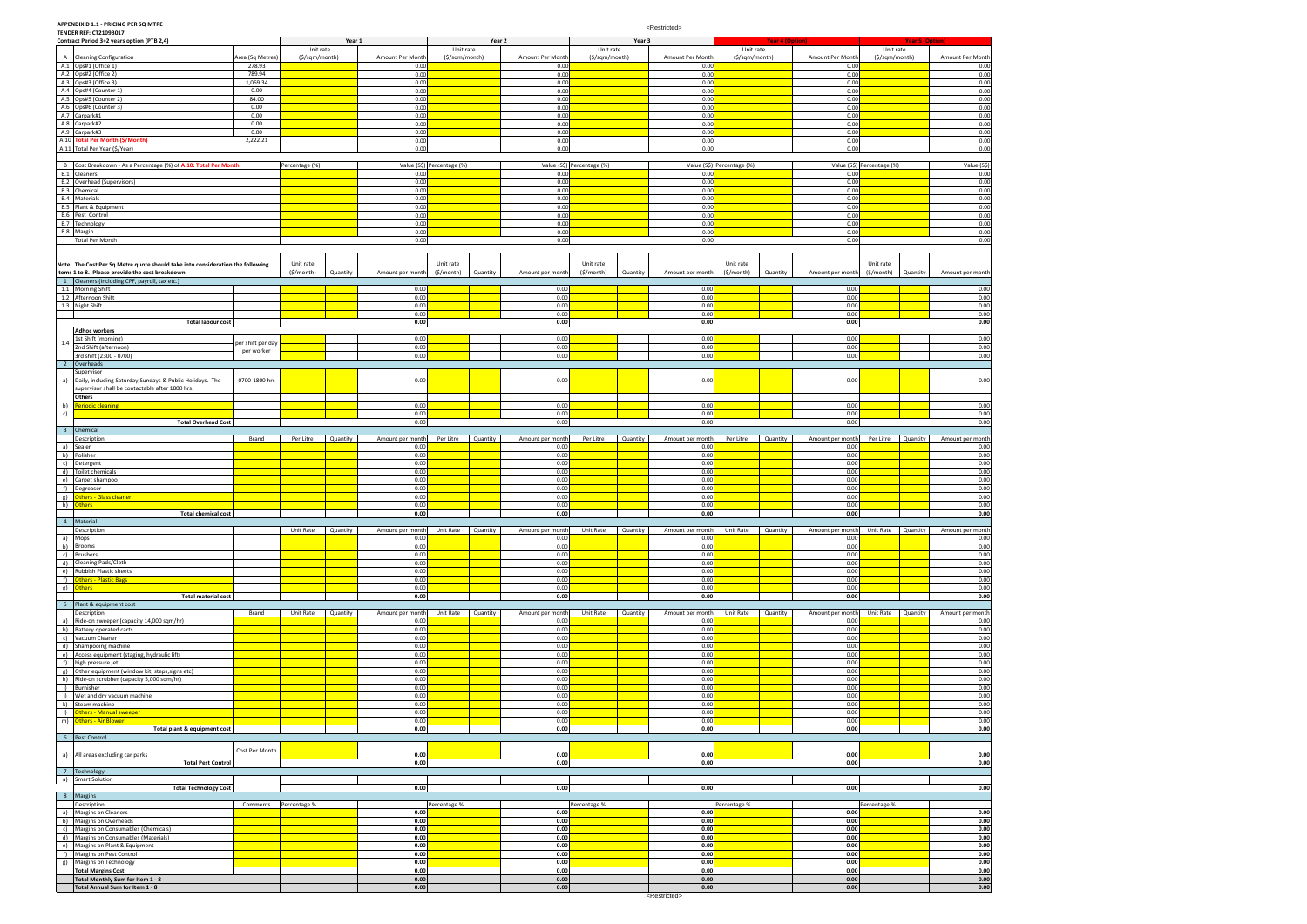## **APPENDIX D 1.1 - PRICING PER SQ MTRE**

|                   | <b>TENDER REF: CT2109B017</b><br>Contract Period 2+1 years option (PTB 2,4)                                  |                            |                | Year 1   |                          |                            | Year 2   |                          |                            | <b>Year 3 (Option)</b> |                             |
|-------------------|--------------------------------------------------------------------------------------------------------------|----------------------------|----------------|----------|--------------------------|----------------------------|----------|--------------------------|----------------------------|------------------------|-----------------------------|
|                   |                                                                                                              |                            | Unit rate      |          |                          | Unit rate                  |          |                          | Unit rate                  |                        |                             |
| Α<br>A.1          | <b>Cleaning Configuration</b><br>Ops#1 (Office 1)                                                            | Area (Sq Metres)<br>278.93 | (\$/sqm/month) |          | Amount Per Month<br>0.00 | (\$/sqm/month)             |          | Amount Per Month<br>0.00 | (\$/sqm/month)             |                        | Amount Per Month<br>0.00    |
| A.2               | Ops#2 (Office 2)                                                                                             | 789.94                     |                |          | 0.00                     |                            |          | 0.00                     |                            |                        | 0.00                        |
| A.3               | Ops#3 (Office 3)                                                                                             | 1,069.34                   |                |          | 0.00                     |                            |          | 0.00                     |                            |                        | 0.00                        |
| A.4<br>A.5        | Ops#4 (Counter 1)<br>Ops#5 (Counter 2)                                                                       | 0.00<br>84.00              |                |          | 0.00<br>0.00             |                            |          | 0.00<br>0.00             |                            |                        | 0.00<br>0.00                |
| A.6               | Ops#6 (Counter 3)                                                                                            | 0.00                       |                |          | 0.00                     |                            |          | 0.00                     |                            |                        | 0.00                        |
| A.7               | Carpark#1                                                                                                    | 0.00                       |                |          | 0.00                     |                            |          | 0.00                     |                            |                        | 0.00                        |
| A.8<br>A.9        | Carpark#2<br>Carpark#3                                                                                       | 0.00<br>0.00               |                |          | 0.00<br>0.00             |                            |          | 0.00<br>0.00             |                            |                        | 0.00<br>0.00                |
|                   | A.10 Total Per Month (\$/Month)                                                                              | 2,222.21                   |                |          | 0.00                     |                            |          | 0.00                     |                            |                        | 0.00                        |
|                   | A.11 Total Per Year (\$/Year)                                                                                |                            |                |          | 0.00                     |                            |          | 0.00                     |                            |                        | 0.00                        |
| В                 | Cost Breakdown - As a Percentage (%) of A.10: Total Per Month                                                |                            | Percentage (%) |          |                          | Value (S\$) Percentage (%) |          |                          | Value (S\$) Percentage (%) |                        | Value (S\$)                 |
| B.1               | Cleaners                                                                                                     |                            |                |          | 0.00                     |                            |          | 0.00                     |                            |                        | 0.00                        |
| B.2               | Overhead (Supervisors)                                                                                       |                            |                |          | 0.00                     |                            |          | 0.00                     |                            |                        | 0.00                        |
| B.3<br><b>B.4</b> | Chemical<br>Materials                                                                                        |                            |                |          | 0.00<br>0.00             |                            |          | 0.00<br>0.00             |                            |                        | 0.00<br>0.00                |
| <b>B.5</b>        | Plant & Equipment                                                                                            |                            |                |          | 0.00                     |                            |          | 0.00                     |                            |                        | 0.00                        |
| B.6               | Pest Control                                                                                                 |                            |                |          | 0.00                     |                            |          | 0.00                     |                            |                        | 0.00                        |
| B.7               | Technology<br>B.8 Margin                                                                                     |                            |                |          | 0.00<br>0.00             |                            |          | 0.00<br>0.00             |                            |                        | 0.00<br>0.00                |
|                   | <b>Total Per Month</b>                                                                                       |                            |                |          | 0.00                     |                            |          | 0.00                     |                            |                        | 0.00                        |
|                   |                                                                                                              |                            |                |          |                          |                            |          |                          |                            |                        |                             |
|                   | Note: The Cost Per Sq Metre quote should take into consideration the following                               |                            | Unit rate      |          |                          | Unit rate                  |          |                          | Unit rate                  |                        |                             |
|                   | items 1 to 8. Please provide the cost breakdown.                                                             |                            | (\$/month)     | Quantity | Amount per month         | $(\frac{1}{2}/month)$      | Quantity | Amount per month         | (\$/month)                 | Quantity               | Amount per month            |
| $\mathbf{1}$      | Cleaners (including CPF, payroll, tax etc.)                                                                  |                            |                |          |                          |                            |          |                          |                            |                        |                             |
| 1.1<br>1.2        | <b>Morning Shift</b><br>Afternoon Shift                                                                      |                            |                |          | 0.00<br>0.00             |                            |          | 0.00<br>0.00             |                            |                        | 0.00<br>0.00                |
|                   | 1.3 Night Shift                                                                                              |                            |                |          | 0.00                     |                            |          | 0.00                     |                            |                        | 0.00                        |
|                   |                                                                                                              |                            |                |          | 0.00                     |                            |          | 0.00                     |                            |                        | 0.00                        |
|                   | <b>Total labour cost</b><br><b>Adhoc workers</b>                                                             |                            |                |          | 0.00                     |                            |          | 0.00                     |                            |                        | 0.00                        |
| 1.4               | 1st Shift (morning)                                                                                          | per shift per day          |                |          | 0.00                     |                            |          | 0.00                     |                            |                        | 0.00                        |
|                   | 2nd Shift (afternoon)                                                                                        | per worker                 |                |          | 0.00                     |                            |          | 0.00                     |                            |                        | 0.00                        |
| $\overline{2}$    | 3rd shift (2300 - 0700)<br>Overheads                                                                         |                            |                |          | 0.00                     |                            |          | 0.00                     |                            |                        | 0.00                        |
|                   | Supervisor                                                                                                   |                            |                |          |                          |                            |          |                          |                            |                        |                             |
| a)                | Daily, including Saturday, Sundays & Public Holidays. The<br>supervisor shall be contactable after 1800 hrs. | 0700-1800 hrs              |                |          | 0.00                     |                            |          | 0.00                     |                            |                        | 0.00                        |
|                   | <b>Others</b>                                                                                                |                            |                |          |                          |                            |          |                          |                            |                        |                             |
| b)                | Periodic cleaning                                                                                            |                            |                |          | 0.00                     |                            |          | 0.00                     |                            |                        | 0.00                        |
| c)                | <b>Total Overhead Cost</b>                                                                                   |                            |                |          | 0.00<br>0.00             |                            |          | 0.00<br>0.00             |                            |                        | 0.00<br>0.00                |
| 3                 | Chemical                                                                                                     |                            |                |          |                          |                            |          |                          |                            |                        |                             |
|                   | Description                                                                                                  | Brand                      | Per Litre      | Quantity | Amount per month         | Per Litre                  | Quantity | Amount per month         | Per Litre                  | Quantity               | Amount per month            |
| a)<br>b)          | Sealer<br>Polisher                                                                                           |                            |                |          | 0.00<br>0.00             |                            |          | 0.00<br>0.00             |                            |                        | 0.00<br>0.00                |
| c)                | Detergent                                                                                                    |                            |                |          | 0.00                     |                            |          | 0.00                     |                            |                        | 0.00                        |
| d)                | Toilet chemicals                                                                                             |                            |                |          | 0.00                     |                            |          | 0.00                     |                            |                        | 0.00                        |
| e)<br>f)          | Carpet shampoo<br>Degreaser                                                                                  |                            |                |          | 0.00<br>0.00             |                            |          | 0.00<br>0.00             |                            |                        | 0.00<br>0.00                |
| g)                | Others - Glass cleaner                                                                                       |                            |                |          | 0.00                     |                            |          | 0.00                     |                            |                        | 0.00                        |
| h)                | <b>Others</b>                                                                                                |                            |                |          | 0.00                     |                            |          | 0.00                     |                            |                        | 0.00                        |
|                   | <b>Total chemical cost</b><br>4 Material                                                                     |                            |                |          | 0.00                     |                            |          | 0.00                     |                            |                        | 0.00                        |
|                   | Description                                                                                                  |                            | Unit Rate      | Quantity | Amount per month         | Unit Rate                  | Quantity | Amount per month         | Unit Rate                  | Quantity               | Amount per month            |
| a)                | Mops                                                                                                         |                            |                |          | 0.00                     |                            |          | 0.00                     |                            |                        | 0.00                        |
| b)<br>c)          | <b>Brooms</b><br><b>Brushers</b>                                                                             |                            |                |          | 0.00<br>0.00             |                            |          | 0.00<br>0.00             |                            |                        | 0.00<br>0.00                |
| d)                | Cleaning Pads/Cloth                                                                                          |                            |                |          | 0.00                     |                            |          | 0.00                     |                            |                        | 0.00                        |
| e)                | Rubbish Plastic sheets<br><b>Others - Plastic Bags</b>                                                       |                            |                |          | 0.00<br>0.00             |                            |          | 0.00<br>0.00             |                            |                        | 0.00<br>0.00                |
| f)<br>g)          | <b>Others</b>                                                                                                |                            |                |          | 0.00                     |                            |          | 0.00                     |                            |                        | 0.00                        |
|                   | <b>Total material cost</b>                                                                                   |                            |                |          | 0.00                     |                            |          | 0.00                     |                            |                        | 0.00                        |
| 5                 | Plant & equipment cost<br>Description                                                                        | Brand                      | Unit Rate      | Quantity | Amount per month         | Unit Rate                  | Quantity |                          | Unit Rate                  | Quantity               | Amount per month            |
| a)                | Ride-on sweeper (capacity 14,000 sqm/hr)                                                                     |                            |                |          | 0.00                     |                            |          | Amount per month<br>0.00 |                            |                        | 0.00                        |
| b)                | Battery operated carts                                                                                       |                            |                |          | 0.00                     |                            |          | 0.00                     |                            |                        | 0.00                        |
| c)<br>d)          | Vacuum Cleaner<br>Shampooing machine                                                                         |                            |                |          | 0.00<br>0.00             |                            |          | 0.00<br>0.00             |                            |                        | 0.00<br>0.00                |
| e)                | Access equipment (staging, hydraulic lift)                                                                   |                            |                |          | 0.00                     |                            |          | 0.00                     |                            |                        | 0.00                        |
| f)                | high pressure jet                                                                                            |                            |                |          | 0.00                     |                            |          | 0.00                     |                            |                        | 0.00                        |
| g)<br>h)          | Other equipment (window kit, steps, signs etc)<br>Ride-on scrubber (capacity 5,000 sqm/hr)                   |                            |                |          | 0.00<br>0.00             |                            |          | 0.00<br>0.00             |                            |                        | 0.00<br>0.00                |
| i)                | Burnisher                                                                                                    |                            |                |          | 0.00                     |                            |          | 0.00                     |                            |                        | 0.00                        |
| i)                | Wet and dry vacuum machine                                                                                   |                            |                |          | 0.00                     |                            |          | 0.00                     |                            |                        | 0.00                        |
| k)<br>$\vert$     | Steam machine<br>Others - Manual sweeper                                                                     |                            |                |          | 0.00<br>0.00             |                            |          | 0.00<br>0.00             |                            |                        | 0.00<br>0.00                |
| m)                | Others - Air Blower                                                                                          |                            |                |          | 0.00                     |                            |          | 0.00                     |                            |                        | 0.00                        |
|                   | Total plant & equipment cost                                                                                 |                            |                |          | 0.00                     |                            |          | 0.00                     |                            |                        | 0.00                        |
| 6 <sup>1</sup>    | Pest Control                                                                                                 |                            |                |          |                          |                            |          |                          |                            |                        |                             |
| a)                | All areas excluding car parks                                                                                | Cost Per Month             |                |          | 0.00                     |                            |          | 0.00                     |                            |                        | 0.00                        |
|                   | <b>Total Pest Control</b>                                                                                    |                            |                |          | 0.00                     |                            |          | 0.00                     |                            |                        | 0.00                        |
| $\overline{7}$    | Technology                                                                                                   |                            |                |          |                          |                            |          |                          |                            |                        |                             |
| a)                | <b>Smart Solution</b><br><b>Total Technology Cost</b>                                                        |                            |                |          | 0.00                     |                            |          | 0.00                     |                            |                        | 0.00                        |
| $8\phantom{1}$    | Margins                                                                                                      |                            |                |          |                          |                            |          |                          |                            |                        |                             |
|                   | Description                                                                                                  | Comments                   | Percentage %   |          |                          | Percentage %               |          |                          | Percentage %               |                        |                             |
| a)<br>b)          | Margins on Cleaners<br>Margins on Overheads                                                                  |                            |                |          | 0.00<br>0.00             |                            |          | 0.00<br>0.00             |                            |                        | 0.00<br>0.00                |
| c)                | Margins on Consumables (Chemicals)                                                                           |                            |                |          | 0.00                     |                            |          | 0.00                     |                            |                        | 0.00                        |
| d)                | Margins on Consumables (Materials)                                                                           |                            |                |          | 0.00                     |                            |          | 0.00                     |                            |                        | 0.00                        |
| e)<br>f)          | Margins on Plant & Equipment<br>Margins on Pest Control                                                      |                            |                |          | 0.00<br>0.00             |                            |          | 0.00<br>0.00             |                            |                        | 0.00<br>0.00                |
|                   | g) Margins on Technology                                                                                     |                            |                |          | 0.00                     |                            |          | 0.00                     |                            |                        | 0.00                        |
|                   | <b>Total Margins Cost</b>                                                                                    |                            |                |          | 0.00                     |                            |          | 0.00                     |                            |                        | 0.00                        |
|                   | Total Monthly Sum for Item 1 - 8<br>Total Annual Sum for Item 1 - 8                                          |                            |                |          | 0.00<br>0.00             |                            |          | 0.00<br>0.00             |                            |                        | 0.00<br>0.00<br>Restricted: |
|                   |                                                                                                              |                            |                |          |                          |                            |          |                          |                            |                        |                             |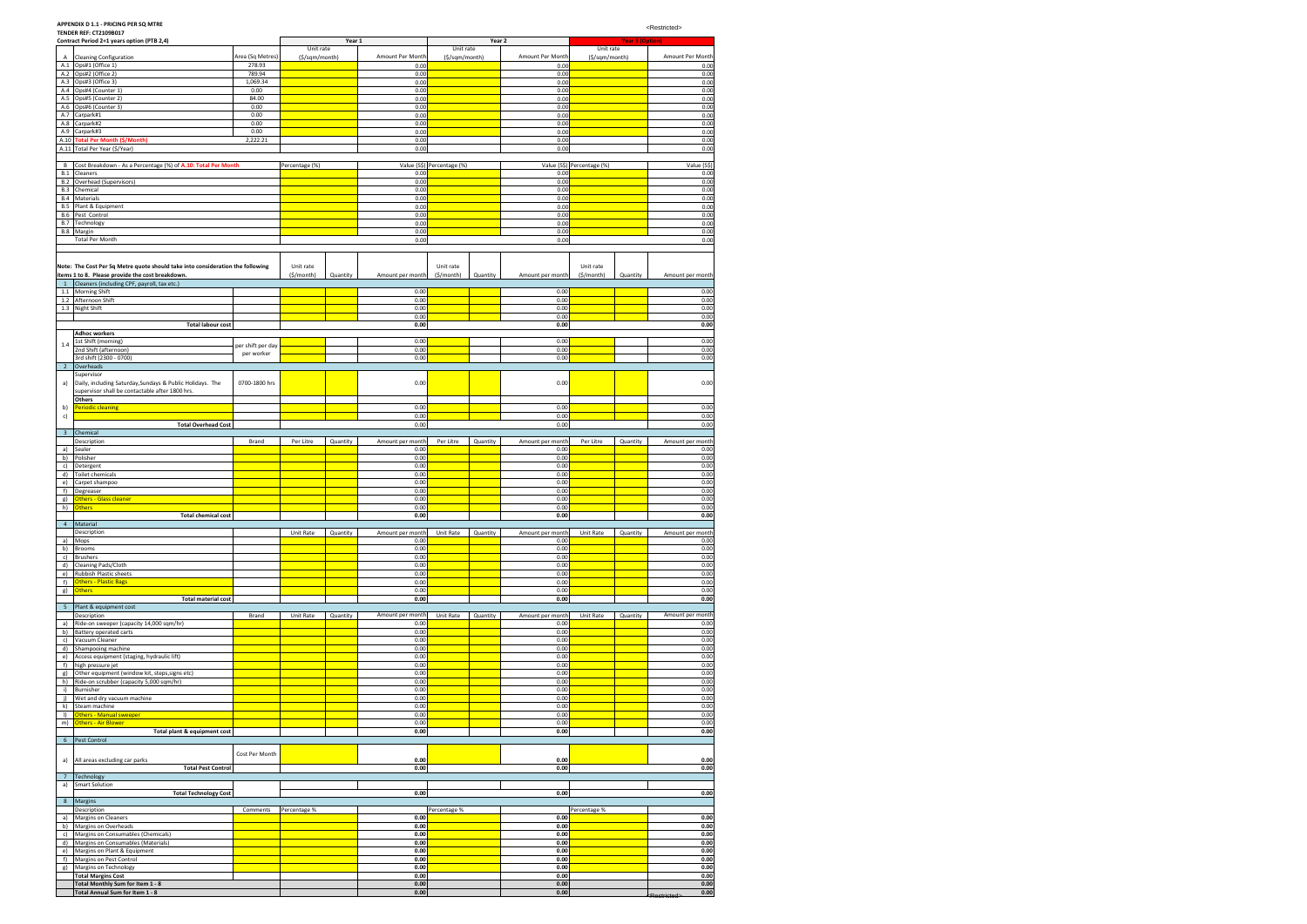**APPENDIX D 1.1 - PRICING PER SQ MTRE TENDER REF: CT2109B017**

|            | Contract Period 3+2 years option (PTB 3)                                       |                   |                | Year 1   |                  |                            | Year 2   |                  |                | Year 3          |                  |                            | <b>Year 4 (Option)</b> |                                     |                            | <b>Year 5 (Option)</b> |                  |
|------------|--------------------------------------------------------------------------------|-------------------|----------------|----------|------------------|----------------------------|----------|------------------|----------------|-----------------|------------------|----------------------------|------------------------|-------------------------------------|----------------------------|------------------------|------------------|
|            |                                                                                |                   | Unit rate      |          |                  | Unit rate                  |          |                  | Unit rate      |                 |                  | Unit rate                  |                        |                                     | Unit rate                  |                        |                  |
| A          | <b>Cleaning Configuration</b>                                                  | Area (Sq Metres)  | (\$/sqm/month) |          | Amount Per Month | (\$/sqm/month)             |          | Amount Per Month | (\$/sqm/month) |                 | Amount Per Month | (\$/sqm/month)             |                        | Amount Per Month                    | (\$/sqm/month)             |                        | Amount Per Month |
|            | A.1 Ops#1 (Office 1)                                                           | 0.00              |                |          | 0.00             |                            |          | 0.00             |                |                 | 0.00             |                            |                        | 0.00                                |                            |                        | 0.00             |
|            | A.2 Ops#2 (Office 2)                                                           | 2,170.91          |                |          | 0.00             |                            |          | 0.00             |                |                 | 0.00             |                            |                        | 0.00                                |                            |                        | 0.00             |
|            | A.3 Ops#3 (Office 3)                                                           | 683.00            |                |          | 0.00             |                            |          | 0.00             |                |                 | 0.00             |                            |                        | 0.00                                |                            |                        | 0.00             |
|            | A.4 Ops#4 (Counter 1)                                                          | 0.00              |                |          | 0.00             |                            |          | 0.00             |                |                 | 0.00             |                            |                        | 0.00                                |                            |                        | 0.00             |
|            | A.5 Ops#5 (Counter 2)                                                          | 329.76            |                |          | 0.00             |                            |          | 0.00             |                |                 | 0.00             |                            |                        | 0.00                                |                            |                        | 0.00             |
|            | A.6 Ops#6 (Counter 3)                                                          | 0.00              |                |          | 0.00             |                            |          | 0.00             |                |                 | 0.00             |                            |                        | 0.00                                |                            |                        | 0.00             |
|            | A.7 Carpark#1                                                                  | 44.00             |                |          | 0.00             |                            |          | 0.00             |                |                 | 0.00             |                            |                        | 0.00                                |                            |                        | 0.00             |
|            | A.8 Carpark#2                                                                  | 0.00              |                |          | 0.00             |                            |          | 0.00             |                |                 | 0.00             |                            |                        | 0.00                                |                            |                        | 0.00             |
| A.9        | Carpark#3                                                                      | 60.00             |                |          | 0.00             |                            |          | 0.00             |                |                 | 0.00             |                            |                        | 0.00                                |                            |                        | 0.00             |
|            | A.10 Total Per Month (\$/Month)                                                | 3,287.67          |                |          | 0.00             |                            |          | 0.00             |                |                 | 0.00             |                            |                        | 0.00                                |                            |                        | 0.00             |
|            | A.11 Total Per Year (\$/Year)                                                  |                   |                |          | 0.00             |                            |          | 0.00             |                |                 | 0.00             |                            |                        | 0.00                                |                            |                        | 0.00             |
|            |                                                                                |                   |                |          |                  |                            |          |                  |                |                 |                  |                            |                        |                                     |                            |                        |                  |
|            | B Cost Breakdown - As a Percentage (%) of A.10: Total Per Month                |                   | Percentage (%) |          |                  | Value (S\$) Percentage (%) |          | Value (S\$)      | Percentage (%) |                 |                  | Value (S\$) Percentage (%) |                        |                                     | Value (S\$) Percentage (%) |                        | Value (S\$)      |
|            | <b>B.1</b> Cleaners                                                            |                   |                |          | 0.00             |                            |          | 0.00             |                |                 | 0.00             |                            |                        | 0.00                                |                            |                        | 0.00             |
|            | <b>B.2</b> Overhead (Supervisors)                                              |                   |                |          | 0.00             |                            |          | 0.00             |                |                 | 0.00             |                            |                        | 0.00                                |                            |                        | 0.00             |
|            | B.3 Chemical                                                                   |                   |                |          | 0.00             |                            |          | 0.00             |                |                 | 0.00             |                            |                        | 0.00                                |                            |                        | 0.00             |
|            | <b>B.4</b> Materials                                                           |                   |                |          | 0.00             |                            |          | 0.00             |                |                 | 0.00             |                            |                        | 0.00                                |                            |                        | 0.00             |
| <b>B.5</b> | Plant & Equipment                                                              |                   |                |          | 0.00             |                            |          | 0.00             |                |                 | 0.00             |                            |                        | 0.00                                |                            |                        | 0.00             |
| <b>B.6</b> | Pest Control                                                                   |                   |                |          | 0.00             |                            |          | 0.00             |                |                 | 0.00             |                            |                        | 0.00                                |                            |                        | 0.00             |
| <b>B.7</b> | Technology                                                                     |                   |                |          | 0.00             |                            |          | 0.00             |                |                 | 0.00             |                            |                        | 0.00                                |                            |                        | 0.00             |
|            | B.8 Margin                                                                     |                   |                |          | 0.00             |                            |          | 0.00             |                |                 | 0.00             |                            |                        | 0.00                                |                            |                        | 0.00             |
|            | <b>Total Per Month</b>                                                         |                   |                |          | 0.00             |                            |          | 0.00             |                |                 | 0.00             |                            |                        | 0.00                                |                            |                        | 0.00             |
|            |                                                                                |                   |                |          |                  |                            |          |                  |                |                 |                  |                            |                        |                                     |                            |                        |                  |
|            |                                                                                |                   |                |          |                  |                            |          |                  |                |                 |                  |                            |                        |                                     |                            |                        |                  |
|            | Note: The Cost Per Sq Metre quote should take into consideration the following |                   | Unit rate      |          |                  | Unit rate                  |          |                  | Unit rate      |                 |                  | Unit rate                  |                        |                                     | Unit rate                  |                        |                  |
|            | items 1 to 8. Please provide the cost breakdown.                               |                   | (S/month)      | Quantity | Amount per month | (S/month)                  | Quantity | Amount per month | (\$/month)     | Quantity        | Amount per month | (S/month)                  | Quantity               | Amount per month                    | (\$/month)                 | Quantity               | Amount per month |
|            | 1 Cleaners (including CPF, payroll, tax etc.)                                  |                   |                |          |                  |                            |          |                  |                |                 |                  |                            |                        |                                     |                            |                        |                  |
|            | 1.1 Morning Shift                                                              |                   |                |          | 0.00             |                            |          | 0.00             |                |                 | 0.00             |                            |                        | 0.00                                |                            |                        | 0.00             |
|            | 1.2 Afternoon Shift                                                            |                   |                |          | 0.00             |                            |          | 0.00             |                |                 | 0.00             |                            |                        | 0.00                                |                            |                        | 0.00             |
|            | 1.3 Night Shift                                                                |                   |                |          | 0.00             |                            |          | 0.00             |                |                 | 0.00             |                            |                        | 0.00                                |                            |                        | 0.00             |
|            |                                                                                |                   |                |          | 0.00             |                            |          | 0.00             |                |                 | 0.00             |                            |                        | 0.00                                |                            |                        | 0.00             |
|            | <b>Total labour cost</b>                                                       |                   |                |          | 0.00             |                            |          | 0.00             |                |                 | 0.00             |                            |                        | 0.00                                |                            |                        | 0.00             |
|            | <b>Adhoc workers</b>                                                           |                   |                |          |                  |                            |          |                  |                |                 |                  |                            |                        |                                     |                            |                        |                  |
| 1.4        | 1st Shift (morning)                                                            | per shift per day |                |          | 0.00             |                            |          | 0.00             |                |                 | 0.00             |                            |                        | 0.00                                |                            |                        | 0.00             |
|            | 2nd Shift (afternoon)                                                          | per worker        |                |          | 0.00             |                            |          | 0.00             |                |                 | 0.00             |                            |                        | 0.00                                |                            |                        | 0.00             |
|            | 3rd shift (2300 - 0700)                                                        |                   |                |          | 0.00             |                            |          | 0.00             |                |                 | 0.00             |                            |                        | 0.00                                |                            |                        | 0.00             |
|            | 2 Overheads                                                                    |                   |                |          |                  |                            |          |                  |                |                 |                  |                            |                        |                                     |                            |                        |                  |
|            | Supervisor                                                                     |                   |                |          |                  |                            |          |                  |                |                 |                  |                            |                        |                                     |                            |                        |                  |
| a)         | Daily, including Saturday, Sundays & Public Holidays. The                      | 0700-1800 hrs     |                |          | 0.00             |                            |          | 0.00             |                |                 | 0.00             |                            |                        | 0.00                                |                            |                        | 0.00             |
|            | supervisor shall be contactable after 1800 hrs.                                |                   |                |          |                  |                            |          |                  |                |                 |                  |                            |                        |                                     |                            |                        |                  |
|            | Others                                                                         |                   |                |          |                  |                            |          |                  |                |                 |                  |                            |                        |                                     |                            |                        |                  |
| b)         | Periodic cleaning                                                              |                   |                |          | 0.00             |                            |          | 0.00             |                |                 | 0.00             |                            |                        | 0.00                                |                            |                        | 0.00             |
| c)         |                                                                                |                   |                |          | 0.00             |                            |          | 0.00             |                |                 | 0.00             |                            |                        | 0.00                                |                            |                        | 0.00             |
|            | <b>Total Overhead Cost</b>                                                     |                   |                |          | 0.00             |                            |          | 0.00             |                |                 | 0.00             |                            |                        | 0.00                                |                            |                        | 0.00             |
|            | 3 Chemical                                                                     |                   |                |          |                  |                            |          |                  |                |                 |                  |                            |                        |                                     |                            |                        |                  |
|            | Description                                                                    | Brand             | Per Litre      | Quantity | Amount per month | Per Litre                  | Quantity | Amount per month | Per Litre      | Quantity        | Amount per month | Per Litre                  | Quantity               | Amount per month                    | Per Litre                  | Quantity               | Amount per month |
|            | a) Sealer                                                                      |                   |                |          | 0.00             |                            |          | 0.00             |                |                 | 0.00             |                            |                        | 0.00                                |                            |                        | 0.00             |
|            | b) Polisher                                                                    |                   |                |          | 0.00             |                            |          | 0.00             |                |                 | 0.00             |                            |                        | 0.00                                |                            |                        | 0.00             |
| c)         | Detergent                                                                      |                   |                |          | 0.00             |                            |          | 0.00             |                |                 | 0.00             |                            |                        | 0.00                                |                            |                        | 0.00             |
| d)         | Toilet chemicals                                                               |                   |                |          | 0.00             |                            |          | 0.00             |                |                 | 0.00             |                            |                        | 0.00                                |                            |                        | 0.00             |
|            | e) Carpet shampoo                                                              |                   |                |          | 0.00             |                            |          | 0.00             |                |                 | 0.00             |                            |                        | 0.00                                |                            |                        | 0.00             |
|            | f) Degreaser                                                                   |                   |                |          | 0.00             |                            |          | 0.00             |                |                 | 0.00             |                            |                        | 0.00                                |                            |                        | 0.00             |
| g)         | <b>Others - Glass cleaner</b>                                                  |                   |                |          | 0.00             |                            |          | 0.00             |                |                 | 0.00             |                            |                        | 0.00                                |                            |                        | 0.00             |
| h)         | <b>Others</b>                                                                  |                   |                |          | 0.00             |                            |          | 0.00             |                |                 | 0.00             |                            |                        | 0.00                                |                            |                        | 0.00             |
|            | <b>Total chemical cost</b>                                                     |                   |                |          | 0.00             |                            |          | 0.00             |                |                 | 0.00             |                            |                        | 0.00                                |                            |                        | 0.00             |
|            | 4 Material                                                                     |                   |                |          |                  |                            |          |                  |                |                 |                  |                            |                        |                                     |                            |                        |                  |
|            | Description                                                                    |                   | Unit Rate      | Ouantity | Amount per month | Unit Rate                  | Quantity | Amount per month | Unit Rate      | <b>Ouantity</b> | Amount per month | Unit Rate                  | <b>Ouantity</b>        | Amount ner month Unit Rate Ouantity |                            |                        | Amount ner month |
|            | a) Mops                                                                        |                   |                |          | 0.00             |                            |          | 0.00             |                |                 | 0.00             |                            |                        | 0.00                                |                            |                        | 0.00             |
|            | b) Brooms                                                                      |                   |                |          | 0.00             |                            |          | 0.00             |                |                 | 0.00             |                            |                        | 0.00                                |                            |                        | 0.00             |
|            | c) Brushers                                                                    |                   |                |          | 0.00             |                            |          | 0.00             |                |                 | 0.00             |                            |                        | 0.00                                |                            |                        | 0.00             |
|            | d) Cleaning Pads/Cloth                                                         |                   |                |          | 0.00             |                            |          | 0.00             |                |                 | 0.00             |                            |                        | 0.00                                |                            |                        | 0.00             |
|            | e) Rubbish Plastic sheets                                                      |                   |                |          | 0.00             |                            |          | 0.00             |                |                 | 0.00             |                            |                        | 0.00                                |                            |                        | 0.00             |
|            | f) Others - Plastic Bags                                                       |                   |                |          | 0.00             |                            |          | 0.00             |                |                 | 0.00             |                            |                        | 0.00                                |                            |                        | 0.00             |
|            | g) Others                                                                      |                   |                |          | 0.00             |                            |          | 0.00             |                |                 | 0.00             |                            |                        | 0.00                                |                            |                        | 0.00             |
|            | <b>Total material cost</b>                                                     |                   |                |          | 0.00             |                            |          | 0.00             |                |                 | 0.00             |                            |                        | 0.00                                |                            |                        | 0.00             |
|            | 5 Plant & equipment cost                                                       |                   |                |          |                  |                            |          |                  |                |                 |                  |                            |                        |                                     |                            |                        |                  |
|            | Description                                                                    | Brand             | Unit Rate      | Quantity | Amount per month | Unit Rate                  | Quantity | Amount per month | Unit Rate      | Quantity        | Amount per month | Unit Rate                  | Quantity               | Amount per month                    | Unit Rate                  | Quantity               | Amount per month |
|            | a) Ride-on sweeper (capacity 14,000 sqm/hr)                                    |                   |                |          | 0.00             |                            |          | 0.00             |                |                 | 0.00             |                            |                        | 0.00                                |                            |                        | 0.00             |
|            | b) Battery operated carts                                                      |                   |                |          | 0.00             |                            |          | 0.00             |                |                 | 0.00             |                            |                        | 0.00                                |                            |                        | 0.00             |
|            | c) Vacuum Cleaner                                                              |                   |                |          | 0.00             |                            |          | 0.00             |                |                 | 0.00             |                            |                        | 0.00                                |                            |                        | 0.00             |
|            | d) Shampooing machine                                                          |                   |                |          | 0.00             |                            |          | 0.00             |                |                 | 0.00             |                            |                        | 0.00                                |                            |                        | 0.00             |
|            | e) Access equipment (staging, hydraulic lift)                                  |                   |                |          | 0.00             |                            |          | 0.00             |                |                 | 0.00             |                            |                        | 0.00                                |                            |                        | 0.00             |
|            | f) high pressure jet                                                           |                   |                |          | 0.00             |                            |          | 0.00             |                |                 | 0.00             |                            |                        | 0.00                                |                            |                        | 0.00             |
|            | g) Other equipment (window kit, steps, signs etc)                              |                   |                |          | 0.00             |                            |          | 0.00             |                |                 | 0.00             |                            |                        | 0.00                                |                            |                        | 0.00             |
|            | h) Ride-on scrubber (capacity 5,000 sqm/hr)                                    |                   |                |          | 0.00             |                            |          | 0.00             |                |                 | 0.00             |                            |                        | 0.00                                |                            |                        | 0.00             |
|            | i) Burnisher                                                                   |                   |                |          | 0.00             |                            |          | 0.00             |                |                 | 0.00             |                            |                        | 0.00                                |                            |                        | 0.00             |
| j)         | Wet and dry vacuum machine                                                     |                   |                |          | 0.00             |                            |          | 0.00             |                |                 | 0.00             |                            |                        | 0.00                                |                            |                        | 0.00             |
|            | k) Steam machine                                                               |                   |                |          | 0.00             |                            |          | 0.00             |                |                 | 0.00             |                            |                        | 0.00                                |                            |                        | 0.00             |
|            | I) Others - Manual sweeper                                                     |                   |                |          | 0.00             |                            |          | 0.00             |                |                 | 0.00             |                            |                        | 0.00                                |                            |                        | 0.00             |
|            | m) Others - Air Blower                                                         |                   |                |          | 0.00             |                            |          | 0.00             |                |                 | 0.00             |                            |                        | 0.00                                |                            |                        | 0.00             |
|            | Total plant & equipment cost                                                   |                   |                |          | 0.00             |                            |          | 0.00             |                |                 | 0.00             |                            |                        | 0.00                                |                            |                        | 0.00             |
|            | 6 Pest Control                                                                 |                   |                |          |                  |                            |          |                  |                |                 |                  |                            |                        |                                     |                            |                        |                  |
|            |                                                                                | Cost Per Month    |                |          |                  |                            |          |                  |                |                 |                  |                            |                        |                                     |                            |                        |                  |
|            | a) All areas excluding car parks                                               |                   |                |          | 0.00             |                            |          | 0.00             |                |                 | 0.00             |                            |                        | 0.00                                |                            |                        | 0.00             |
|            | <b>Total Pest Control</b>                                                      |                   |                |          | 0.00             |                            |          | 0.00             |                |                 | 0.00             |                            |                        | 0.00                                |                            |                        | 0.00             |
|            | 7 Technology                                                                   |                   |                |          |                  |                            |          |                  |                |                 |                  |                            |                        |                                     |                            |                        |                  |
| a)         | Smart Solution                                                                 |                   |                |          |                  |                            |          |                  |                |                 |                  |                            |                        |                                     |                            |                        |                  |
|            | <b>Total Technology Cost</b>                                                   |                   |                |          | 0.00             |                            |          | 0.00             |                |                 | 0.00             |                            |                        | 0.00                                |                            |                        | 0.00             |
|            | 8 Margins                                                                      |                   |                |          |                  |                            |          |                  |                |                 |                  |                            |                        |                                     |                            |                        |                  |
|            | Description                                                                    | Comments          | Percentage %   |          |                  | Percentage %               |          |                  | Percentage %   |                 |                  | Percentage %               |                        |                                     | Percentage %               |                        |                  |
|            | a) Margins on Cleaners                                                         |                   |                |          | 0.00             |                            |          | 0.00             |                |                 | 0.00             |                            |                        | 0.00                                |                            |                        | 0.00             |
|            | b) Margins on Overheads                                                        |                   |                |          | 0.00             |                            |          | 0.00             |                |                 | 0.00             |                            |                        | 0.00                                |                            |                        | 0.00             |
|            | c) Margins on Consumables (Chemicals)                                          |                   |                |          | 0.00             |                            |          | 0.00             |                |                 | 0.00             |                            |                        | 0.00                                |                            |                        | 0.00             |
|            | d) Margins on Consumables (Materials)                                          |                   |                |          | 0.00             |                            |          | 0.00             |                |                 | 0.00             |                            |                        | 0.00                                |                            |                        | 0.00             |
|            | e) Margins on Plant & Equipment                                                |                   |                |          | 0.00             |                            |          | 0.00             |                |                 | 0.00             |                            |                        | 0.00                                |                            |                        | 0.00             |
|            | f) Margins on Pest Control                                                     |                   |                |          | 0.00             |                            |          | 0.00             |                |                 | 0.00             |                            |                        | 0.00                                |                            |                        | 0.00             |
|            | g) Margins on Technology                                                       |                   |                |          | 0.00             |                            |          | 0.00             |                |                 | 0.00             |                            |                        | 0.00                                |                            |                        | 0.00             |
|            | <b>Total Margins Cost</b>                                                      |                   |                |          | 0.00             |                            |          | 0.00             |                |                 | 0.00             |                            |                        | 0.00                                |                            |                        | 0.00             |
|            | Total Monthly Sum for Item 1 - 8                                               |                   |                |          | 0.00             |                            |          | 0.00             |                |                 | 0.00             |                            |                        | 0.00                                |                            |                        | 0.00             |
|            | Total Annual Sum for Item 1 - 8                                                |                   |                |          | 0.00             |                            |          | 0.00             |                |                 | 0.00             |                            |                        | 0.00                                |                            |                        | 0.00             |